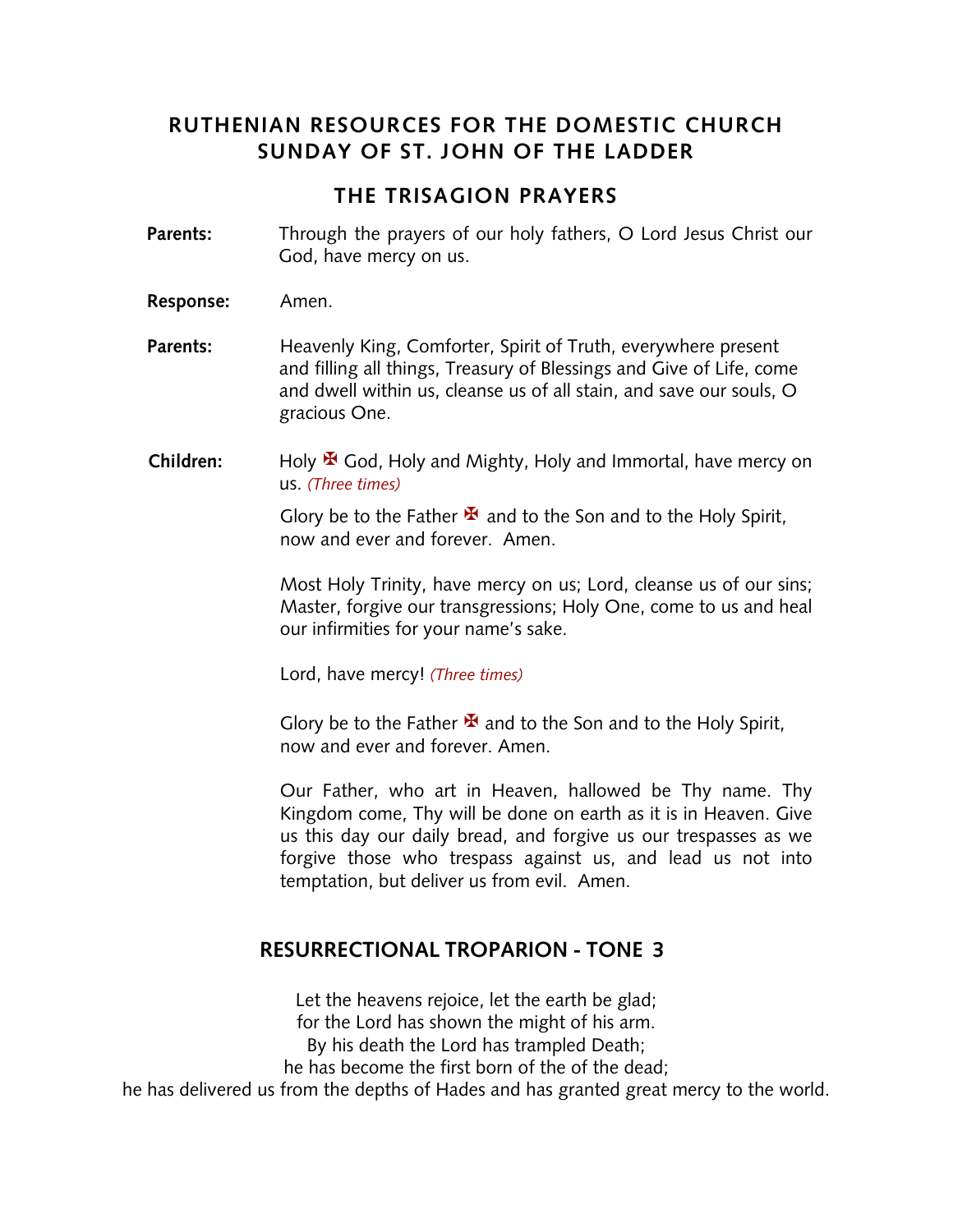### **EPISTLE: HEBREWS 6:13 - 20**

Brethren, when God made his promise to Abraham, since he had no one greater to swear by, he swore by himself, saying, "*I will surely bless you, and will surely multiply you" (*Gen. 22:14). And so, after patient waiting, Abraham obtained the promise. For men swear by one greater than themselves, and an oath given as a guarantee is the final settlement of all their disagreements.

Hence God, meaning to show more abundantly to the heirs of the promise the firmness of his will interposed an oath, so that by two unchangeable things, in which it is impossible for God to deceive, we may have the strongest comfort  $-$  we who have sought refuge in holding fast the hope set before us. This hope we have as a sure and firm anchor of the soul, reaching even behind the veil where our forerunner Jesus has entered for us, as he became a high priest forever according to the order of Melchizedek.

## **GOSPEL: MARK 9:17 - 31**

At that time one of the crowd came to Jesus and bowed to him saying: "Master, I have brought to you my son, who has a dumb spirit; and whenever it seizes him it throws him down, and he foams and grinds his teeth; and he is wasting away. And I told your disciples to cast it out, but they could not."

And he, answering him, said, "O unbelieving generation, how long shall I be with you? How long shall I put up with you? Bring him to me." And they brought him to him; and the spirit, when it saw Jesus, immediately threw the boy in convulsions, and he fell down on the ground and rolled about foaming at the mouth.

So he asked his father, "How long is it since this has come upon him?" And he said, "From his infancy. Oftentimes, it has thrown him into the fire and into the waters to destroy him. But if you can do anything have compassion on us and help us."

But Jesus said to him, "If you can believe, all things are possible to the man of faith." At once the father of the boy cried out and said with tears, "I do believe; help my unbelief."

Now when Jesus saw that a crowd was rapidly gathering, he rebuked the unclean spirit, saying to it, "You deaf and dumb spirit, I command you, go out of him and enter him no more." And crying out and violently convulsing him, it went out of him, and he became like one dead, so that many said, "He is dead." But Jesus took him by the hand, and raised him and he stood up.

And when he had come into the house, his disciples asked him privately, "Why could we not cast it out?" And he said to them, "This kind can be cast out in no way except by prayer and fasting." And leaving that place, they were passing through Galilee, and he did not wish anyone to know it. For he was teaching his disciples, and saying to them, "The Son of